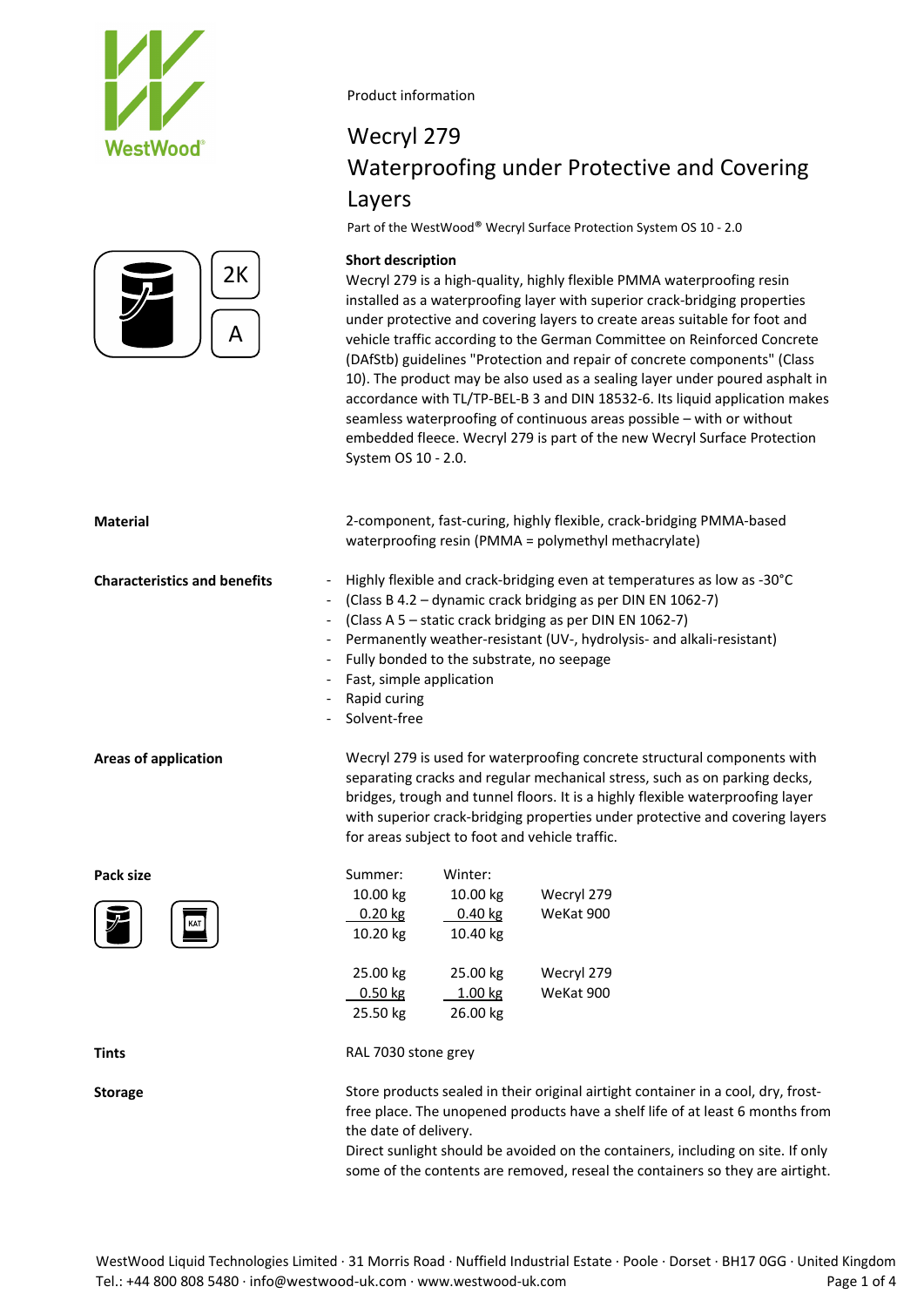

# Wecryl 279 Waterproofing under Protective and Covering Layers

Part of the WestWood® Wecryl Surface Protection System OS 10 ‐ 2.0

#### **Application conditions**



#### **Temperatures**

The product can be applied in the following temperature ranges:

| Product    | Temperature range (°C) |                |               |  |  |  |  |  |
|------------|------------------------|----------------|---------------|--|--|--|--|--|
|            | Air                    | Substrate*     | Material      |  |  |  |  |  |
| Wecryl 279 | $-5$ to $+35$          | $+3$ to $+40*$ | $+5$ to $+30$ |  |  |  |  |  |

\* The substrate temperature must be at least 3°C above the dew point during application and curing.

#### **Humidity**

The relative humidity must be  $\leq$  90%. The surface to be coated must be dry.

The surface must be protected from moisture until the coating has hardened.

**Curing times and required amounts of catalyst**

|                    | Wecryl 279 (at 20°C, 2% WeKat 900) |  |  |  |  |  |
|--------------------|------------------------------------|--|--|--|--|--|
| Pot life           | approx. 15 min                     |  |  |  |  |  |
| Rainproof          | approx. 45 min                     |  |  |  |  |  |
| Can be walked on / |                                    |  |  |  |  |  |
| overcoated         | approx. 1.5 hours                  |  |  |  |  |  |
| <b>Fully cured</b> | approx. 3 hours                    |  |  |  |  |  |

Higher temperatures or greater proportions of catalyst will reduce curing times, while lower temperatures and smaller proportions of catalyst will increase them. The following table indicates the recommended amount of catalyst required to adjust the curing reaction to the temperature.

| Product | Substrate temperature (°C); required amounts of catalyst in % w/w (reference values) |   |    |    |    |      |      |    |    |    |    |     |
|---------|--------------------------------------------------------------------------------------|---|----|----|----|------|------|----|----|----|----|-----|
|         | 10                                                                                   |   | +3 |    |    | $+1$ | $+2$ | +2 | +3 |    | +4 | +50 |
| Wecryl  |                                                                                      |   |    |    |    |      |      |    |    |    |    |     |
| 279     | $\overline{\phantom{0}}$                                                             | - | 6% | 6% | 4% | 4%   | 2%   | 2% | 2% | 2% | 1% |     |

#### **Application rates**

**Technical specifications**

**Product application**



Waterproofing with fleece: approx. 2.7 kg/m<sup>2</sup> Waterproofing without fleece approx. 2.8 kg/m²

Density: Wecryl 279  $1.12$  g/cm<sup>3</sup>

**Application equipment / tools** For mixing the product:

‐ Twin‐paddle stirrer

For applying the product:

- Waterproofing with fleece: notched rubber squeegee (5 mm) and sheepskin roller
- ‐ Waterproofing with fleece: notched rubber squeegee (6 mm) and spiked steel roller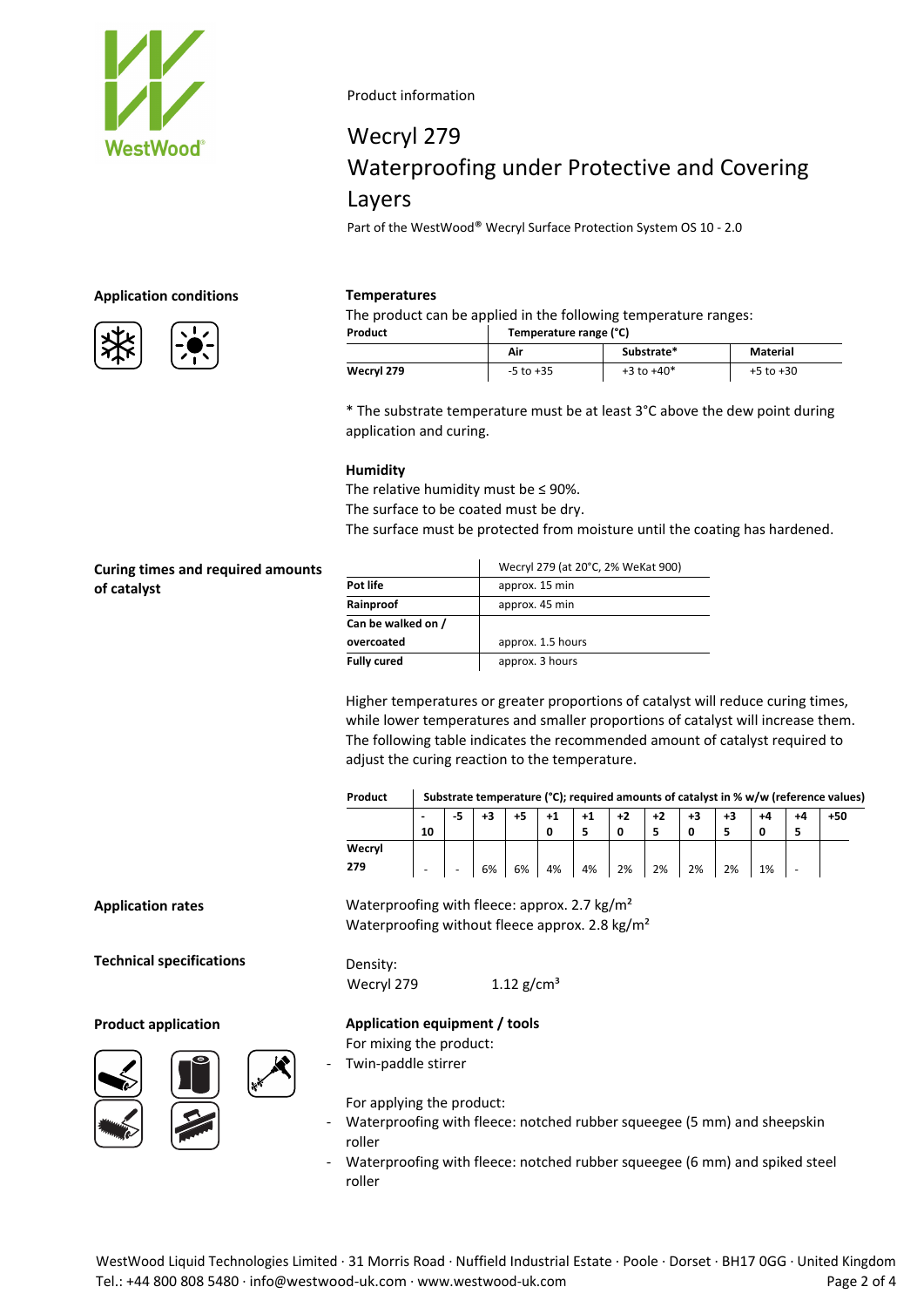

## Wecryl 279 Waterproofing under Protective and Covering Layers

Part of the WestWood® Wecryl Surface Protection System OS 10 ‐ 2.0

### **Substrate to be coated**

Apply the waterproofing resin to the cured WestWood® primer or to the suitably prepared substrate.

#### **Mixing**

First stir the contents of the container thoroughly, then add the catalyst while stirring with a slow‐speed stirrer and mix for 2 minutes. Make sure that the product is incorporated on the base and sides of the container. At product temperatures ≤ 10°C the product will take longer to dissolve and should therefore be stirred for at least 4 minutes.

#### **Application**

a) Waterproofing with fleece reinforcement

Use a sheepskin roller or notched rubber squeegee to apply a generous and even layer of the mixed material to cover the entire area (at least 1.2 kg/m<sup>2</sup>), then immediately embed the Weplus fleece and go over the area with a sheepskin roller to remove any air bubbles. Immediately afterward, apply the remaining material (wet in wet, at least 1.5 kg/m²) up to the required application rate (total application at least 2.7 kg/m²). A sheepskin roller or notched rubber squeegee can be used to distribute the first layer. A sheepskin roller must be used for application of the second layer. Fleece overlaps must be made with at least 5 cm.

b) Waterproofing without fleece reinforcement

Apply a generous and even first layer of the mixed material to cover the entire area (at least 1.4 kg/m²) and distribute with a rubber squeegee. Go over the coated area immediately with a spiked roller. Once the first layer has cured (approx. 90 minutes), apply the second layer of Wecryl 279 waterproofing (at least 1.4 kg/m²) and distribute it over the surface using a rubber squeegee.

Go over this second layer as well with a spiked roller before it cures.

c) Waterproofing without fleece reinforcement under poured asphalt Apply a generous and even first layer of the mixed material to cover the entire area (at least 1.4 kg/m²) and distribute with a rubber squeegee. Go over the coated area immediately with a spiked roller.

Once the first layer has cured (approx. 90 minutes), apply the second layer of Wecryl 279 waterproofing (at least 1.4 kg/m²) and distribute it over the surface using a rubber squeegee.

Go over this second layer as well with a spiked roller before it cures. The third layer is WestWood® Tack Resin bonding agent.

WestWood Tack Resin creates the perfect bond between waterproofing and poured asphalt.

The application rate is 400 g/m².